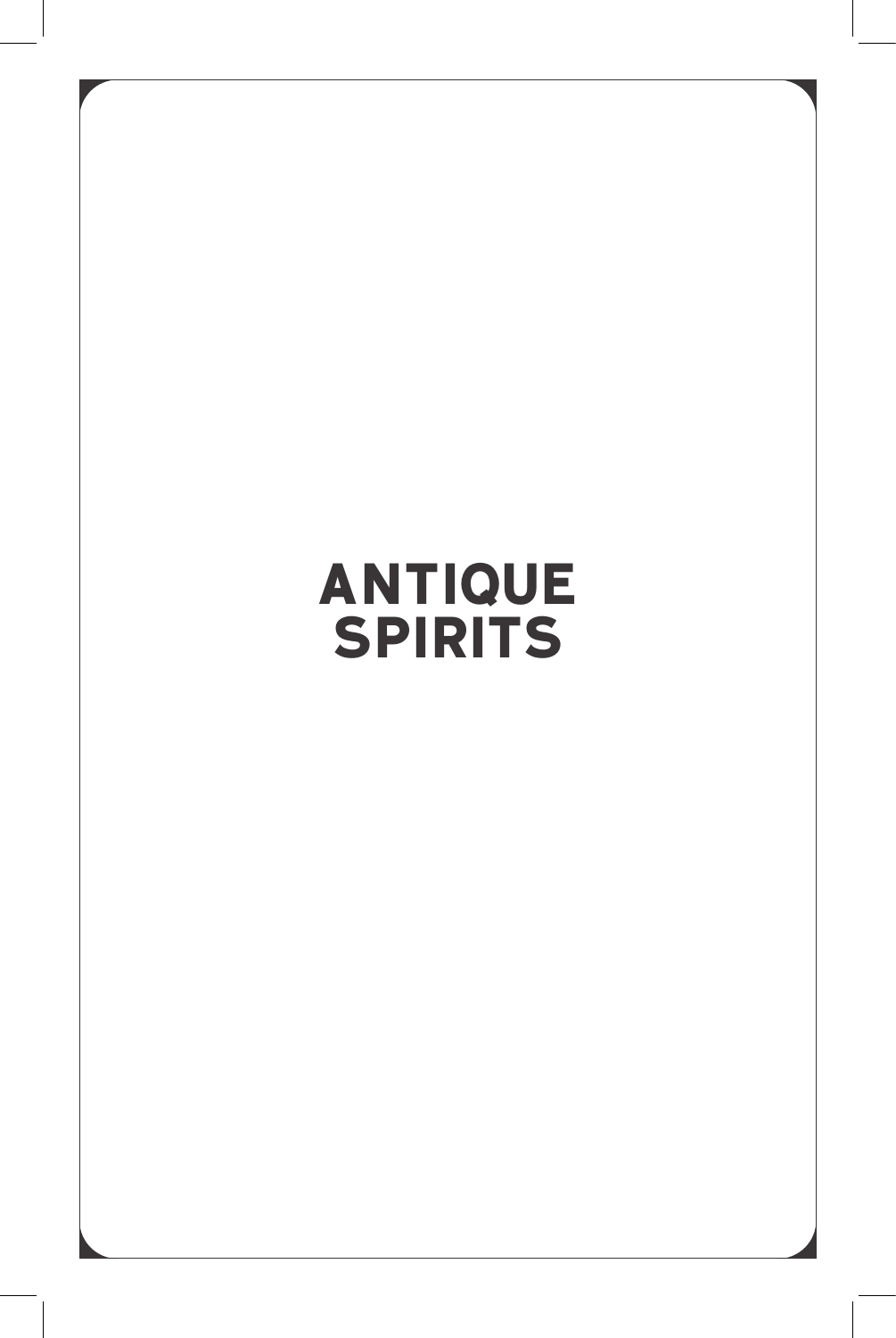#### **PRE-PROHIBITION**

| HENRY McKENNA SOUR MASH BOURBON  PRIOR TO 1906 100 400 800 |  |  |
|------------------------------------------------------------|--|--|
|                                                            |  |  |

#### **PROHIBITION ERA WHISKEY**

| BELLE OF MARION 13 YEAR BOTTLED IN BOND 1914 100 300 600               |  |  |
|------------------------------------------------------------------------|--|--|
| GWYNNBROOK 11 YEAR MARYLAND PURE RYE BOTTLED IN BOND. 1921 100 275 550 |  |  |
| NELSON OLD KENTUCKY 7 YEAR STANDARD BOTTLED IN BOND 1916 100 350 700   |  |  |
|                                                                        |  |  |
| SHERWOOD 16 YEAR MARYLAND RYE BOTTLED IN BOND  1917 100 150 300        |  |  |

## **DISTILLED IN THE 1940's**

| OLD GRAND DAD 4 YEAR BOTTLED IN BOND DECANTER  1947 100 100 200 |            |        |
|-----------------------------------------------------------------|------------|--------|
|                                                                 | 80 150 300 |        |
|                                                                 |            | 90 180 |
| OLD TAYLOR 4 YEAR BOTTLED IN BOND DECANTER  1947 100 75 150     |            |        |
| OLD TAYLOR 5 YEAR "TROPHY" DECANTER BOTTLED IN BOND1948         | 100 110    | 220    |
|                                                                 |            |        |
|                                                                 |            |        |

## **DISTILLED IN THE 1950's**

|                                                             | PROOF | $3/40Z$ . | 1.50Z. |
|-------------------------------------------------------------|-------|-----------|--------|
|                                                             | 90    | 100       | 200    |
|                                                             | 100   | 100       | 200    |
|                                                             | 80    | 75        | 150    |
|                                                             | 100   | 90        | 180    |
|                                                             | 100   | 70        | 140    |
|                                                             | 80    | 70        | 140    |
|                                                             | 86    | 40        | 80     |
|                                                             | 86    | 75        | 150    |
| KENTUCKY TAVERN 8 YEAR "CAPTAIN'S QUART" DECANTER  1955     | 90    | 70        | 140    |
| KENTUCKY TAVERN 8 YEAR BOTTLED IN BOND SWIRL DECANTER. 1952 | 100   | 100       | 200    |
|                                                             | 86    | 75        | 150    |
| OLD GRAND DAD 4 YEAR BOTTLED IN BOND DECANTER 1955          | 100   | 75        | 150    |
| OLD GRAND DAD 4 YEAR BOTTLED IN BOND DECANTER 1958          | 100   | 75        | 150    |
| OLD GRAND DAD 4 YEAR BOTTLED IN BOND DECANTER  1951         | 100   | 75        | 150    |
|                                                             | 80    | 150       | 300    |
| OLD JIM GORE 6 YEAR BOTTLED IN BOND1958                     | 100   | 90        | 180    |
|                                                             | 86    | 30        | 60     |
|                                                             | 86    | 55        | 110    |
|                                                             | 86    | 100       | 200    |
| VERY OLD FITZGERALD 8 YEAR PINT BOTTLED IN BOND1950         | 100   | 175       | 350    |
| VERY OLD FITZGERALD 8 YEAR BOTTLED IN BOND 1955             | 100   | 175       | 350    |
| VERY OLD FITZGERALD 8 YEAR BOTTLED IN BOND 1956             | 100   | 175       | 350    |
|                                                             |       |           |        |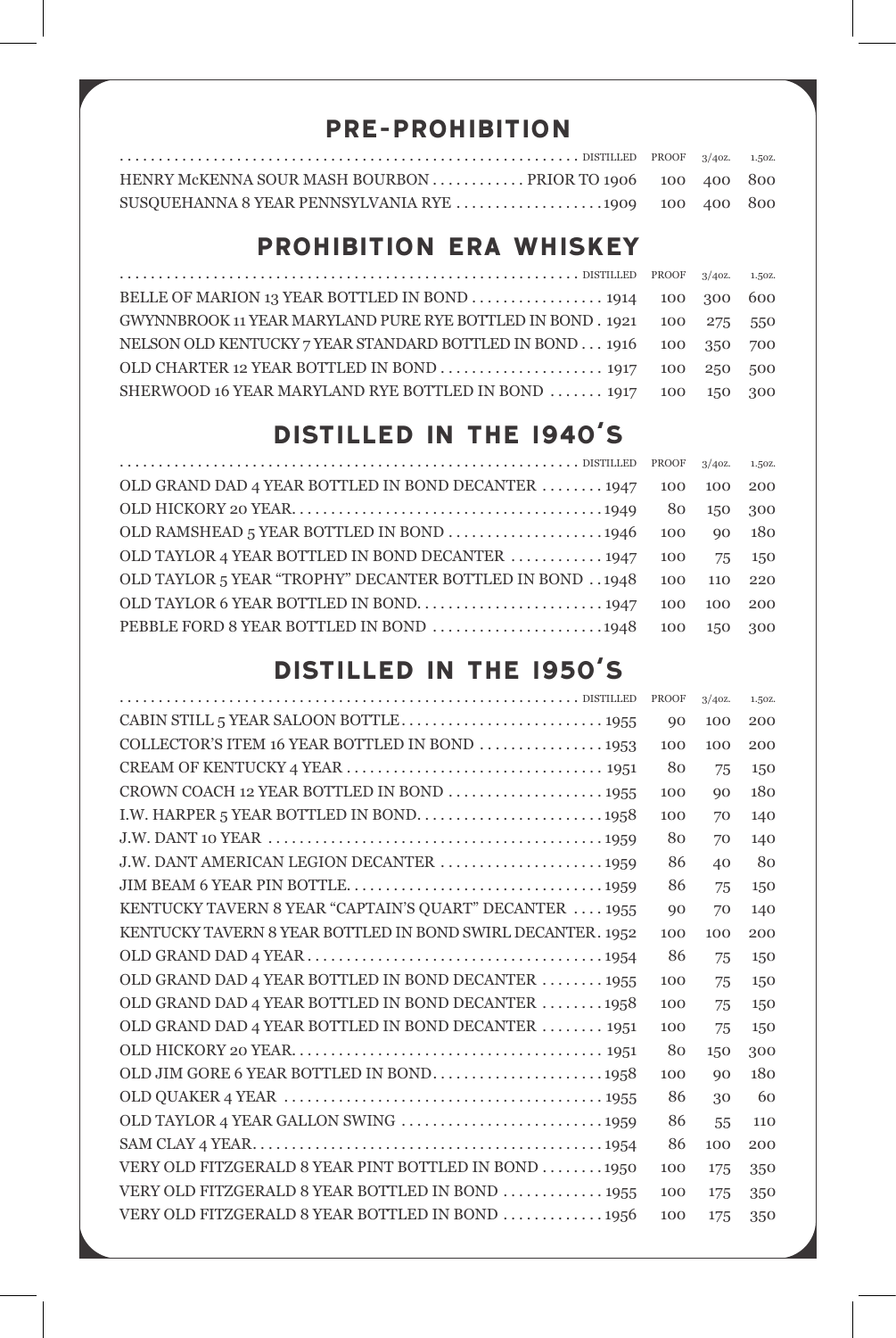| VERY VERY OLD FITZGERALD 10 YEAR BOTTLED IN BOND1956 100 175 350  |  |  |
|-------------------------------------------------------------------|--|--|
| VERY VERY OLD FITZGERALD 12 YEAR BOTTLED IN BOND 1951 100 250 500 |  |  |
| VERY VERY OLD FITZGERALD 12 YEAR BOTTLED IN BOND1956 100 250 500  |  |  |

# **DISTILLED IN THE 1960's**

|                                                                | PROOF | $3/40z$ . | 1.50Z. |
|----------------------------------------------------------------|-------|-----------|--------|
|                                                                | 86    | 70        | 140    |
|                                                                | 86    | 25        | 50     |
| CABIN STILL 6 YEAR OLD LETTERING SALOON BOTTLE 1966            | 86    | 100       | 200    |
|                                                                | 80    | 60        | 120    |
|                                                                | 80    | 60        | 120    |
|                                                                | 80    | 60        | 120    |
|                                                                | 101   | 70        | 140    |
|                                                                | 101   | 70        | 140    |
|                                                                | 86    | 35        | 70     |
| J.W. DANT 6 YEAR "OLDE BOURBON"1966                            | 86    | 40        | 80     |
|                                                                | 86    | 65        | 130    |
|                                                                | 86    | 65        | 130    |
|                                                                | 80    | 65        | 130    |
|                                                                | 86    | 32.5      | 65     |
|                                                                | 88.6  | 50        | 100    |
|                                                                | 86    | 20        | 40     |
|                                                                | 86    | 50        | 100    |
|                                                                | 86    | 60        | 120    |
|                                                                | 86    | 70        | 140    |
|                                                                | 86    | 60        | 120    |
|                                                                | 100   | 40        | 80     |
|                                                                | 86    | 45        | 90     |
|                                                                | 80    | 50        | 100    |
| OLD FITZGERALD "GOLDEN BOUGH" BOTTLED IN BOND DECANTER 1964    | 100   | 100       | 200    |
| OLD FITZGERALD "HOSPITALITY" DECANTER BOTTLED IN BOND 1967     | 100   | 100       | 200    |
| OLD FITZGERALD "OLD IRONSIDES" DECANTER BOTTLED IN BOND1965    | 100   | 100       | 200    |
| OLD FITZGERALD 1849 10 YEAR1960                                | 90.4  | 125       | 250    |
| OLD FITZGERALD 6 YEAR "COLONIAL DECANTER BOTTLED IN BOND. 1963 | 100   | 100       | 200    |
| OLD FITZGERALD 6 YEAR "EAGLE" DECANTER BOTTLED IN BOND 1966    | 100   | 100       | 200    |
| OLD FITZGERALD 6 YEAR "FLAGSHIP" DECANTER BOTTLED IN BOND 1960 | 100   | 100       | 200    |
| OLD FITZGERALD 6 YEAR BOTTLED IN BOND GALLON SWING 1964        | 100   | 250       | 500    |
|                                                                | 86    | 65        | 130    |
| OLD GRAND DAD 5 YEAR BOTTLED IN BOND DECANTER 1960             | 100   | 75        | 150    |
|                                                                | 86    | 40        | 80     |
|                                                                | 86    | 100       | 200    |
|                                                                | 86    | 60        | 120    |
|                                                                | 86    | 20        | 40     |
| VERY OLD FITZGERALD 8 YEAR BOTTLED IN BOND 1961                | 100   | 175       | 350    |
| VERY OLD FITZGERALD 8 YEAR BOTTLED IN BOND 1964                | 100   | 175       | 350    |
|                                                                | 86    | 45        | 90     |
|                                                                |       |           |        |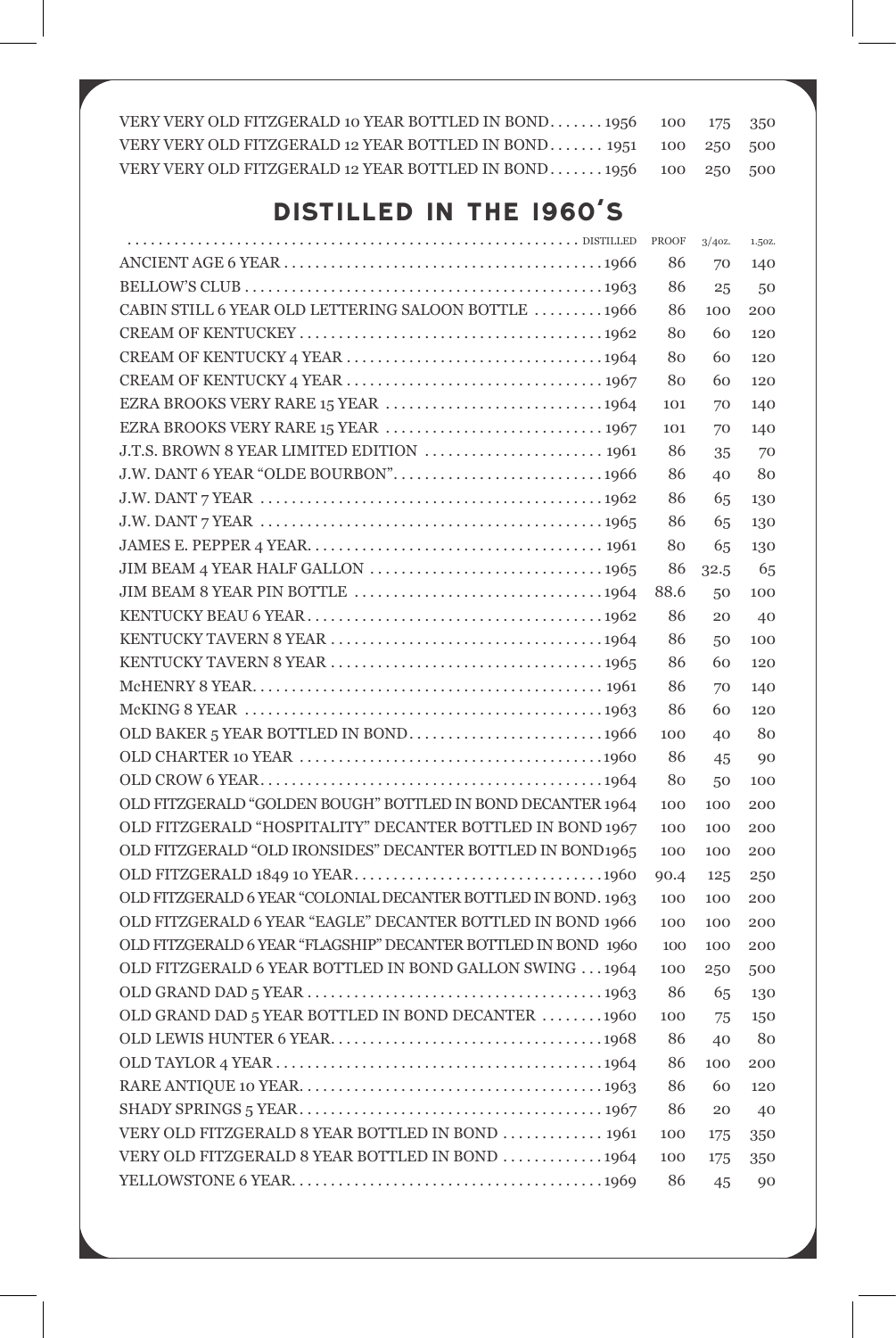## **DISTILLED IN THE 1970's**

|                                        | PROOF | $3/40Z$ . | 1.50Z. |
|----------------------------------------|-------|-----------|--------|
|                                        | 101   | 40        | -80    |
|                                        | 107   | 250       | 500    |
|                                        | 86    | 65        | 130    |
|                                        | 90    | 130       | 260    |
|                                        | 90    | 120       | 240    |
|                                        |       | 107 112.5 | 225    |
|                                        | 80    | 25        | 50     |
|                                        | 80    | 25        | 50     |
|                                        | 86.8  | 120       | 240    |
|                                        | 80    | 35        | 70     |
|                                        | 86    | 25        | 50     |
| OLD FORESTER 4 YEAR BOTTLED IN 1978    | 86    | 49        | 98     |
| OLD GRAND DAD 4 YEAR GALLON SWING 1972 | 86    | 55        | 110    |
|                                        | 80    | 40        | 80     |
|                                        | 86    | 30        | 60     |
|                                        | 86    | 37.5      | 75     |
|                                        | 86    | 30        | 60     |
|                                        | 101   | 90        | 180    |
|                                        | 101   | 200       | 400    |
|                                        | 101   | 70        | 140    |
|                                        | 101   | 65        | 130    |
|                                        | 101   | 100       | 200    |
|                                        | 101   | 57.5      | 115    |
|                                        | 101   | 100       | 200    |

## **DISTILLED IN THE 1980's**

|                                                     | PROOF | 3/40Z | 1.50Z. |
|-----------------------------------------------------|-------|-------|--------|
|                                                     |       | 42    | 84     |
|                                                     | 107   | 47.5  | 95     |
|                                                     | 93    | 75    | 150    |
|                                                     | 126   | 125   | 250    |
|                                                     | 80    | 40    | 80     |
|                                                     | 90.4  | 90    | 180    |
|                                                     | 86    | 37.5  | 75     |
|                                                     | 86.6  | 40    | 80     |
|                                                     | 86.6  | 40    | 80     |
|                                                     | 86.6  | 40    | 80     |
|                                                     | 101   | 50    | 100    |
|                                                     | 80    | 35    | 70     |
|                                                     | 86    | 90    | 180    |
|                                                     | 80    | 65    | 130    |
|                                                     | 80    | 20    | 40     |
|                                                     | 80    | 37.5  | 75     |
| VERY OLDE ST. NICK ANCIENT CASK #12 BOTTLED IN 1996 | 90    | 70    | 140    |
|                                                     | 101   | 90    | 180    |
|                                                     | 101   | 45    | 90     |
|                                                     |       |       |        |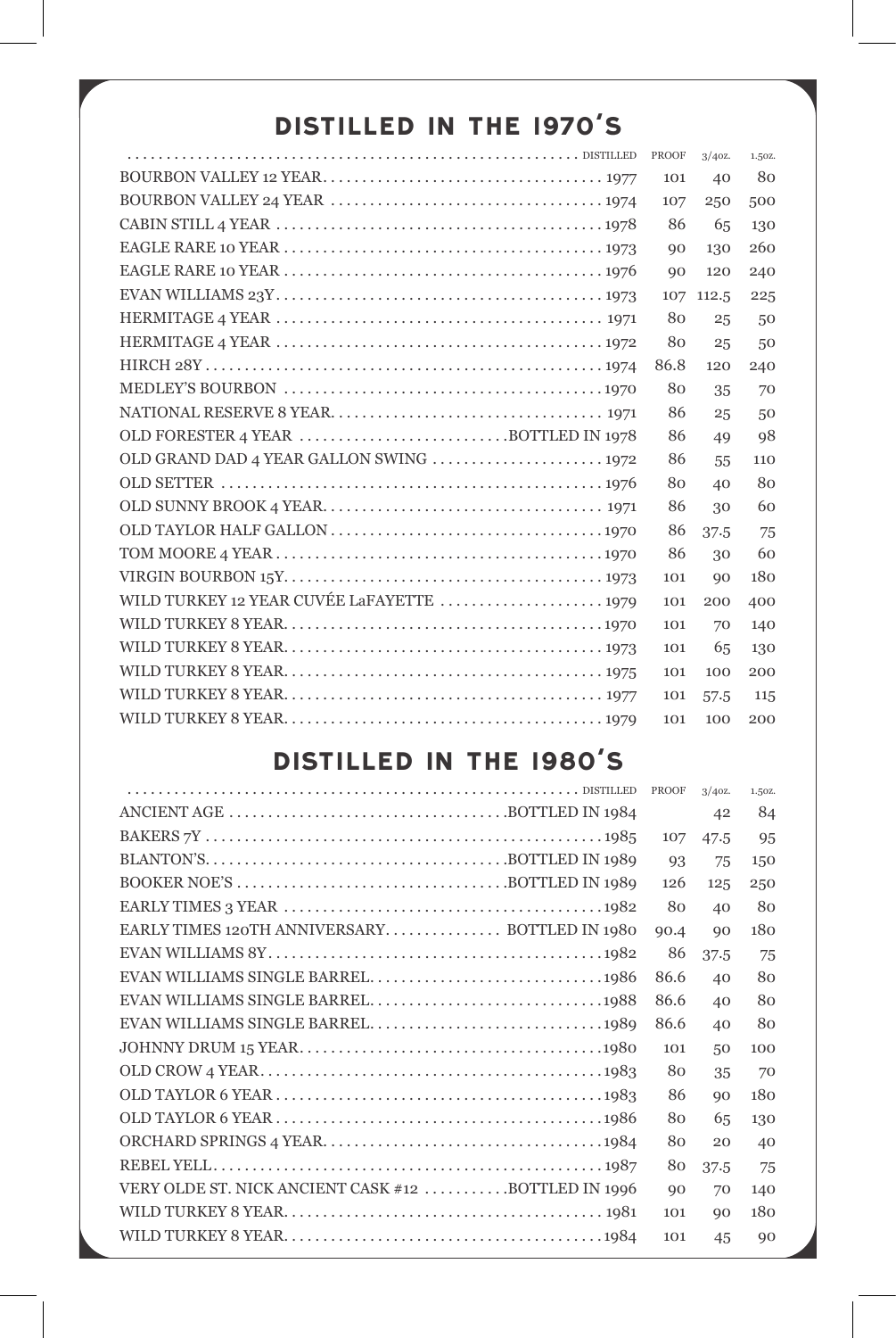## **DISTILLED IN THE 1990's**

|                                        |     | $3/40Z$ , 1.50Z. |        |
|----------------------------------------|-----|------------------|--------|
|                                        |     | 70               | 140    |
|                                        |     |                  | 70 140 |
|                                        | 109 |                  | 70 140 |
| BLANTONS SINGLE BARRELBOTTLED IN 1991  | 93  |                  | 70 140 |
| BLANTONS SINGLE BARRELBOTTLED IN 1992  | 93  |                  | 70 140 |
| BLANTON'S TAKARA REDBOTTLED IN 1992    | 93  |                  | 70 140 |
|                                        | 93  | 62.5 125         |        |
| FORESTER BARREL RESERVEBOTTLED IN 1996 | 96  | 50               | 100    |
| MAKERS MARKBOTTLED IN 1993             | 90  | 70               | -35    |

#### **RYE**

#### **GIN**

| 83 10 20 |           |  |
|----------|-----------|--|
|          | 25 50     |  |
|          | 23.5 47   |  |
|          | $22.5$ 45 |  |
|          | 27.5 55   |  |

#### **SCOTCH**

|  | 20 40   |       |
|--|---------|-------|
|  |         | 30 60 |
|  | 195 390 |       |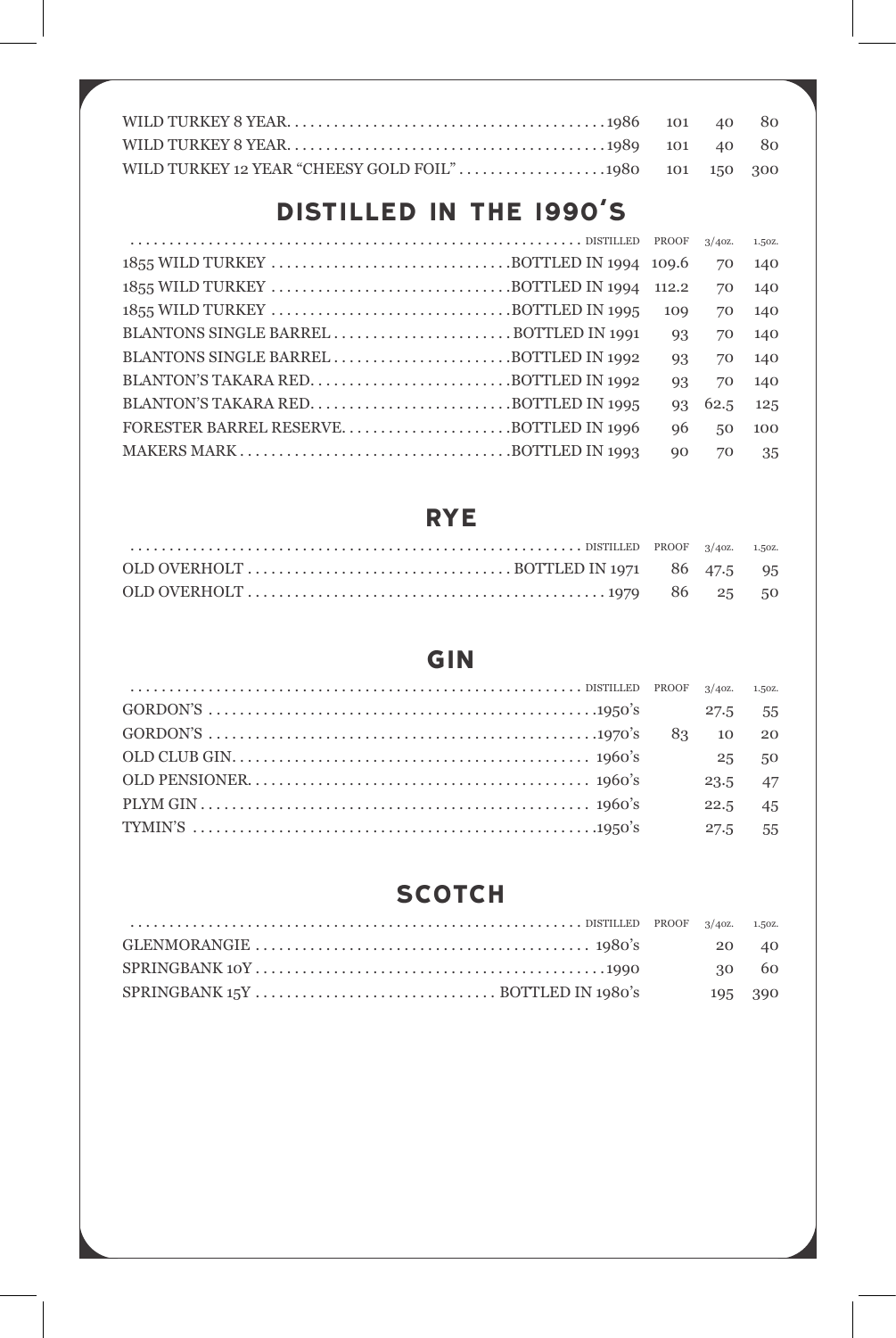#### **AMARI & LIQUEURS BOTTLED IN THE 1960'S**

#### **AMARI & LIQUEURS BOTTLED IN THE 1970'S**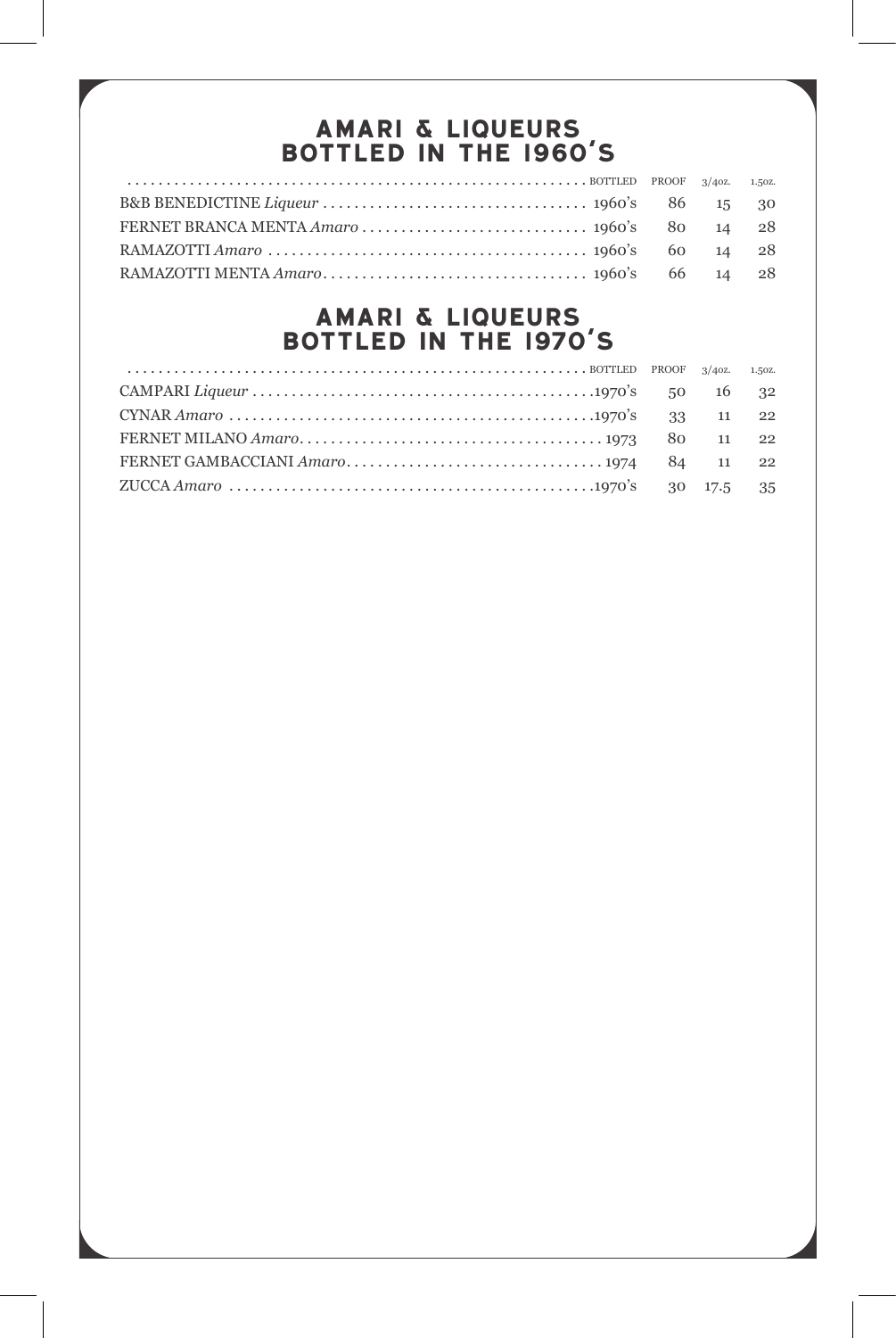# **MODERN DAY SPIRITS**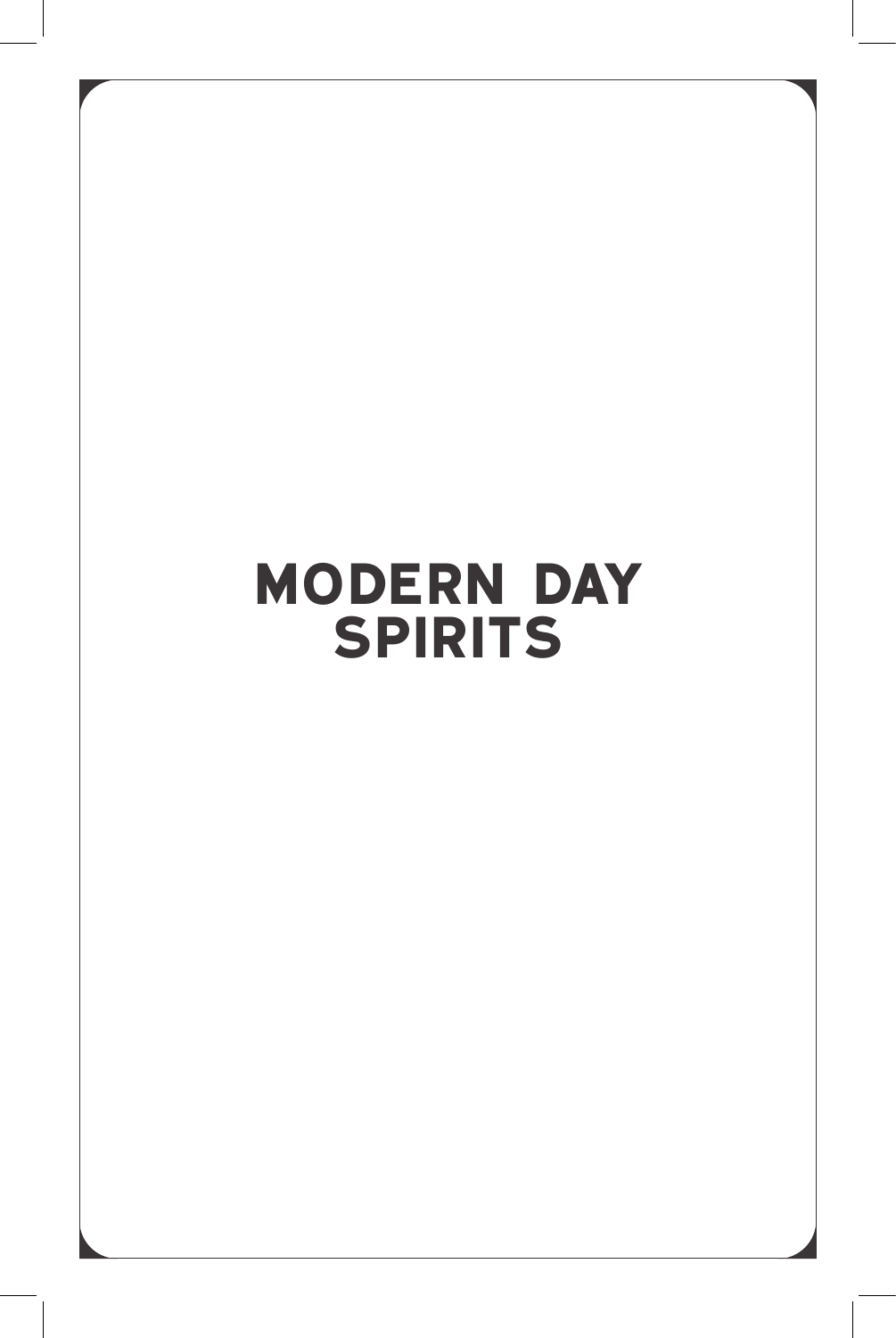#### **BOURBON**

| BARRELL BOURBON DH38 - CHARLOTTE BOURBON SOCIETY25 |
|----------------------------------------------------|
| BARRELL BOURBON DOVETAIL - NORTH AMERICAN WHISKEY  |
|                                                    |
|                                                    |
|                                                    |
|                                                    |
|                                                    |
|                                                    |
|                                                    |
|                                                    |
|                                                    |
|                                                    |
|                                                    |
|                                                    |
|                                                    |
|                                                    |
|                                                    |
|                                                    |
|                                                    |
|                                                    |
|                                                    |
|                                                    |
|                                                    |
|                                                    |
|                                                    |
|                                                    |
|                                                    |
|                                                    |
|                                                    |
|                                                    |
|                                                    |
|                                                    |
|                                                    |
|                                                    |
|                                                    |
|                                                    |
|                                                    |
|                                                    |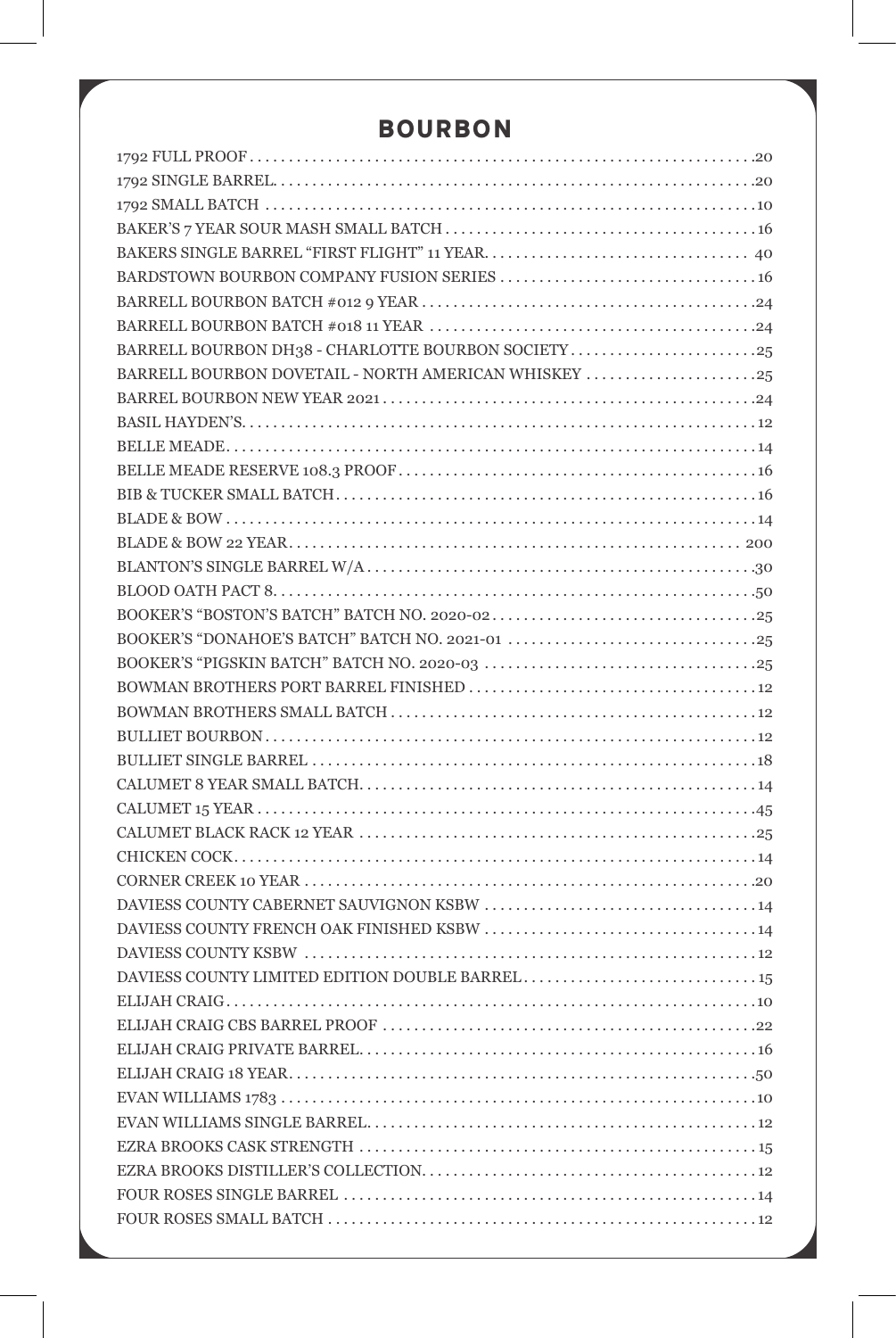| JEFFERSON'S CHEF COLLABORATION WITH CHEF EDWARD LEE  15 |  |
|---------------------------------------------------------|--|
|                                                         |  |
|                                                         |  |
|                                                         |  |
| JEFFERSON'S RESERVE TWIN OAK CBS SINGLE BARREL22        |  |
|                                                         |  |
|                                                         |  |
|                                                         |  |
|                                                         |  |
|                                                         |  |
|                                                         |  |
|                                                         |  |
|                                                         |  |
|                                                         |  |
|                                                         |  |
|                                                         |  |
|                                                         |  |
|                                                         |  |
|                                                         |  |
|                                                         |  |
|                                                         |  |
|                                                         |  |
|                                                         |  |
|                                                         |  |
|                                                         |  |
|                                                         |  |
|                                                         |  |
|                                                         |  |
|                                                         |  |
|                                                         |  |
|                                                         |  |
|                                                         |  |
|                                                         |  |
|                                                         |  |
|                                                         |  |
|                                                         |  |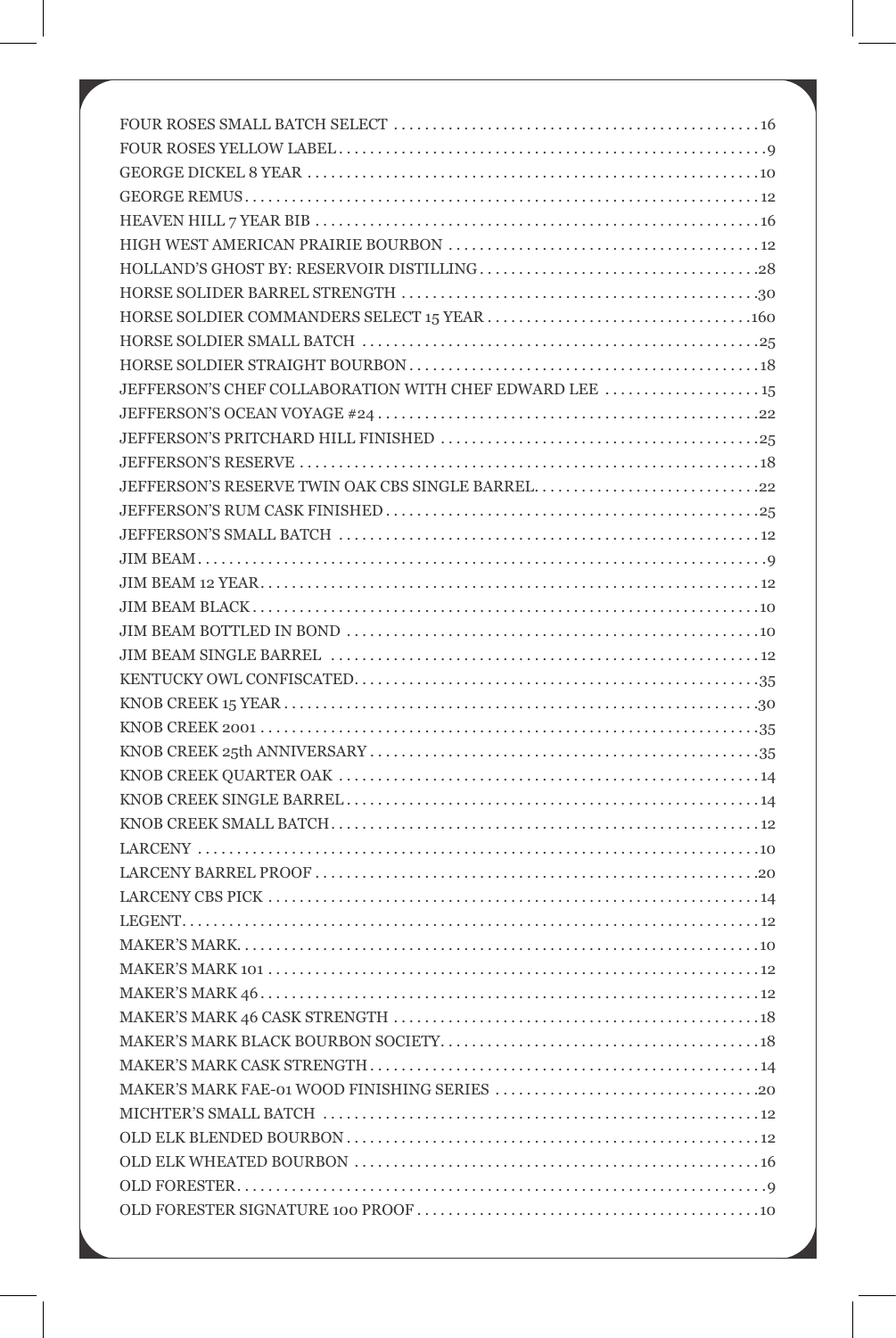| OLD FORESTER SINGLE BARREL BARREL PROOF "CRUNKLETON PICK"35   |
|---------------------------------------------------------------|
|                                                               |
|                                                               |
|                                                               |
|                                                               |
|                                                               |
|                                                               |
|                                                               |
|                                                               |
|                                                               |
|                                                               |
| OLD SOUL TINTYPE 7Y UNFILTERED CASK STRENGTH 28               |
|                                                               |
|                                                               |
|                                                               |
|                                                               |
|                                                               |
|                                                               |
|                                                               |
|                                                               |
|                                                               |
|                                                               |
|                                                               |
|                                                               |
|                                                               |
|                                                               |
|                                                               |
|                                                               |
|                                                               |
|                                                               |
|                                                               |
| SMOOTH AMBLER OLD SCOUT 5 YEAR CASK STRENGTH SINGLE BARREL 14 |
|                                                               |
|                                                               |
|                                                               |
|                                                               |
|                                                               |
|                                                               |
|                                                               |
|                                                               |
|                                                               |
|                                                               |
|                                                               |
|                                                               |
|                                                               |
|                                                               |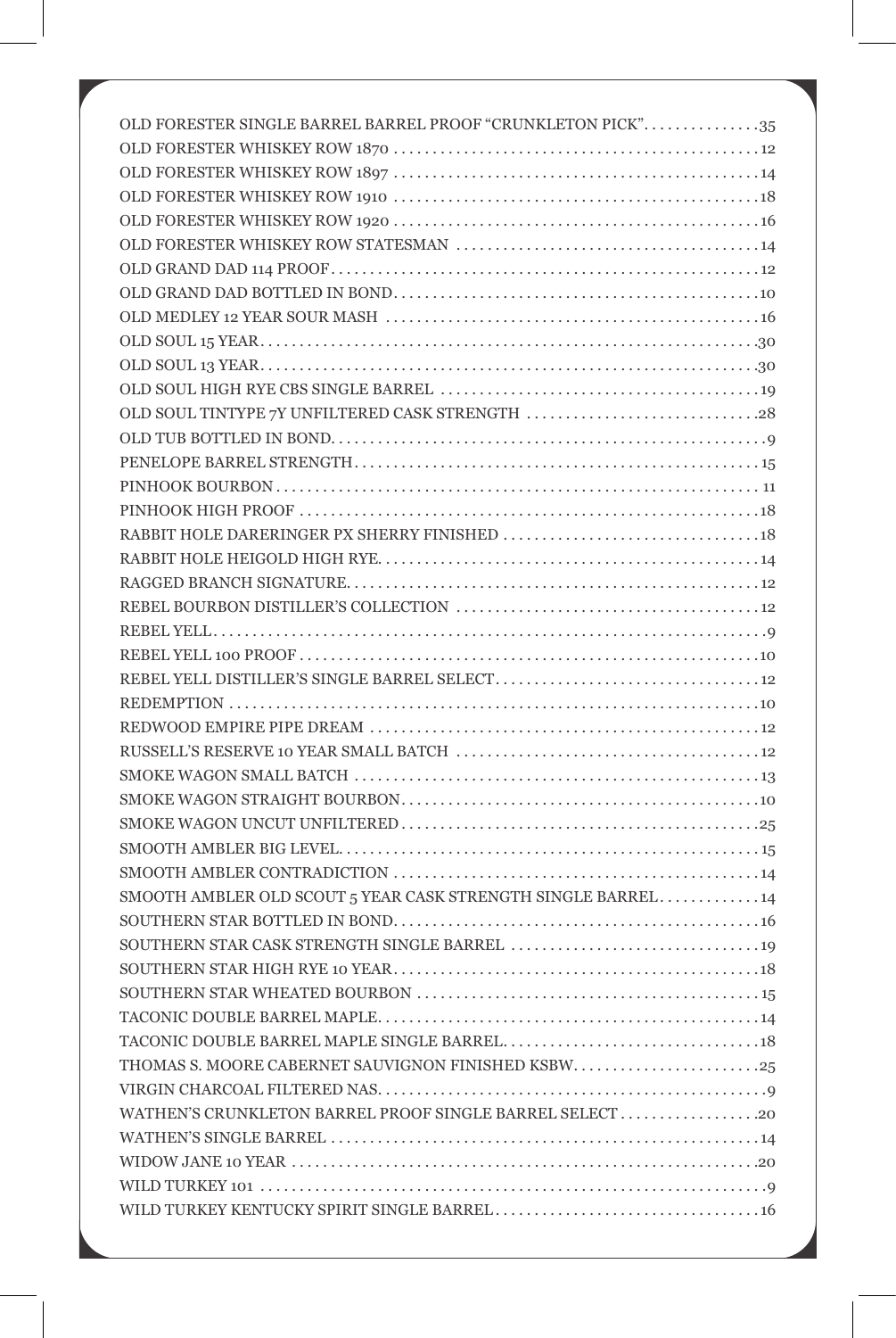## **RYE**

| HIGH WEST DOUBLE RYE $\ldots$ $\ldots$ $\ldots$ $\ldots$ $\ldots$ $\ldots$ $\ldots$ $\ldots$ $\ldots$ $\ldots$ $\ldots$ $\ldots$ $\ldots$ $\ldots$ |  |
|----------------------------------------------------------------------------------------------------------------------------------------------------|--|
|                                                                                                                                                    |  |
|                                                                                                                                                    |  |
|                                                                                                                                                    |  |
|                                                                                                                                                    |  |
|                                                                                                                                                    |  |
|                                                                                                                                                    |  |
|                                                                                                                                                    |  |
| JEFFERSON'S RYE COGNAC SINGLE BARREL CBS PICK 22                                                                                                   |  |
|                                                                                                                                                    |  |
|                                                                                                                                                    |  |
|                                                                                                                                                    |  |
|                                                                                                                                                    |  |
|                                                                                                                                                    |  |
|                                                                                                                                                    |  |
|                                                                                                                                                    |  |
|                                                                                                                                                    |  |
|                                                                                                                                                    |  |
|                                                                                                                                                    |  |
|                                                                                                                                                    |  |
|                                                                                                                                                    |  |
|                                                                                                                                                    |  |
|                                                                                                                                                    |  |
|                                                                                                                                                    |  |
|                                                                                                                                                    |  |
|                                                                                                                                                    |  |
|                                                                                                                                                    |  |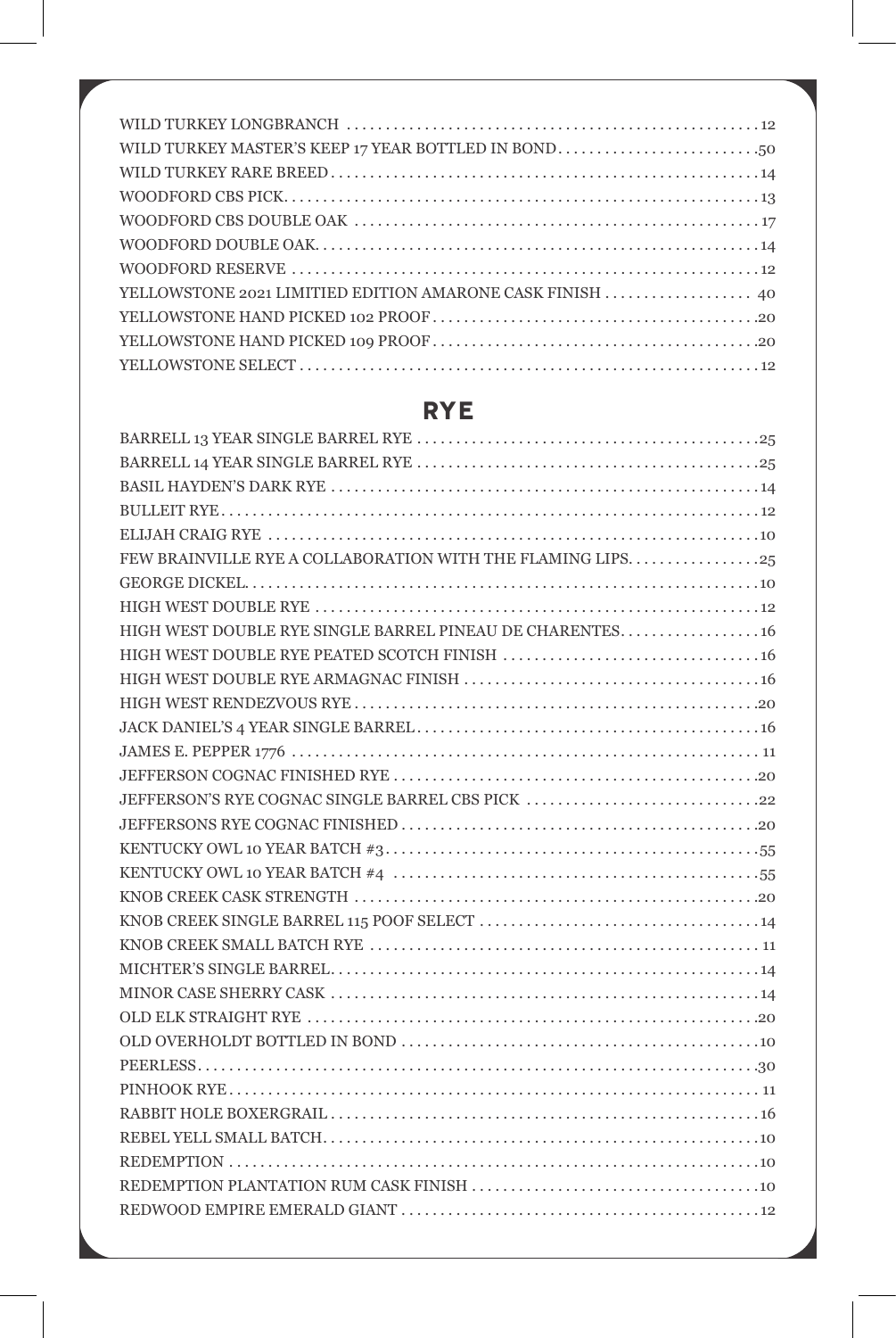| WHISTLE PIG BOSS HOG VIII: "LAPULAPUS PACIFIC"120     |
|-------------------------------------------------------|
|                                                       |
|                                                       |
|                                                       |
| WHISTLE PIG THE BOSS HOG VII "MAGELLAN'S ATLANTIC"125 |
|                                                       |
|                                                       |
|                                                       |
|                                                       |
|                                                       |
|                                                       |
|                                                       |

## **NORTH AMERICAN WHISKEYS**

| BARRELL WHISKEY BATCH #005 9 YEAR TENNESSEE 18                           |  |
|--------------------------------------------------------------------------|--|
| BARRELL WHISKEY INFINITE BARREL PROJECT USA 18                           |  |
|                                                                          |  |
|                                                                          |  |
|                                                                          |  |
|                                                                          |  |
| GEORGE DICKEL 13 YEAR BOTTLED IN BOND TENNESSEE  12                      |  |
| GEORGE DICKEL 15 YEAR CBS SINGLE BARREL TENNESSEE 20                     |  |
| GEORGE DICKEL BARREL SELECT TENNESSEE 12                                 |  |
| GEORGE DICKEL BARREL SELECTED by Charlotte Bourbon Society  TENNESSEE 14 |  |
|                                                                          |  |
|                                                                          |  |
| JACK DANIEL'S BARREL PROOF SINGLE BARRELTENNESSEE 18                     |  |
| JACK DANIEL'S ERIC CHURCH SINGLE BARRELTENNESSEE16                       |  |
|                                                                          |  |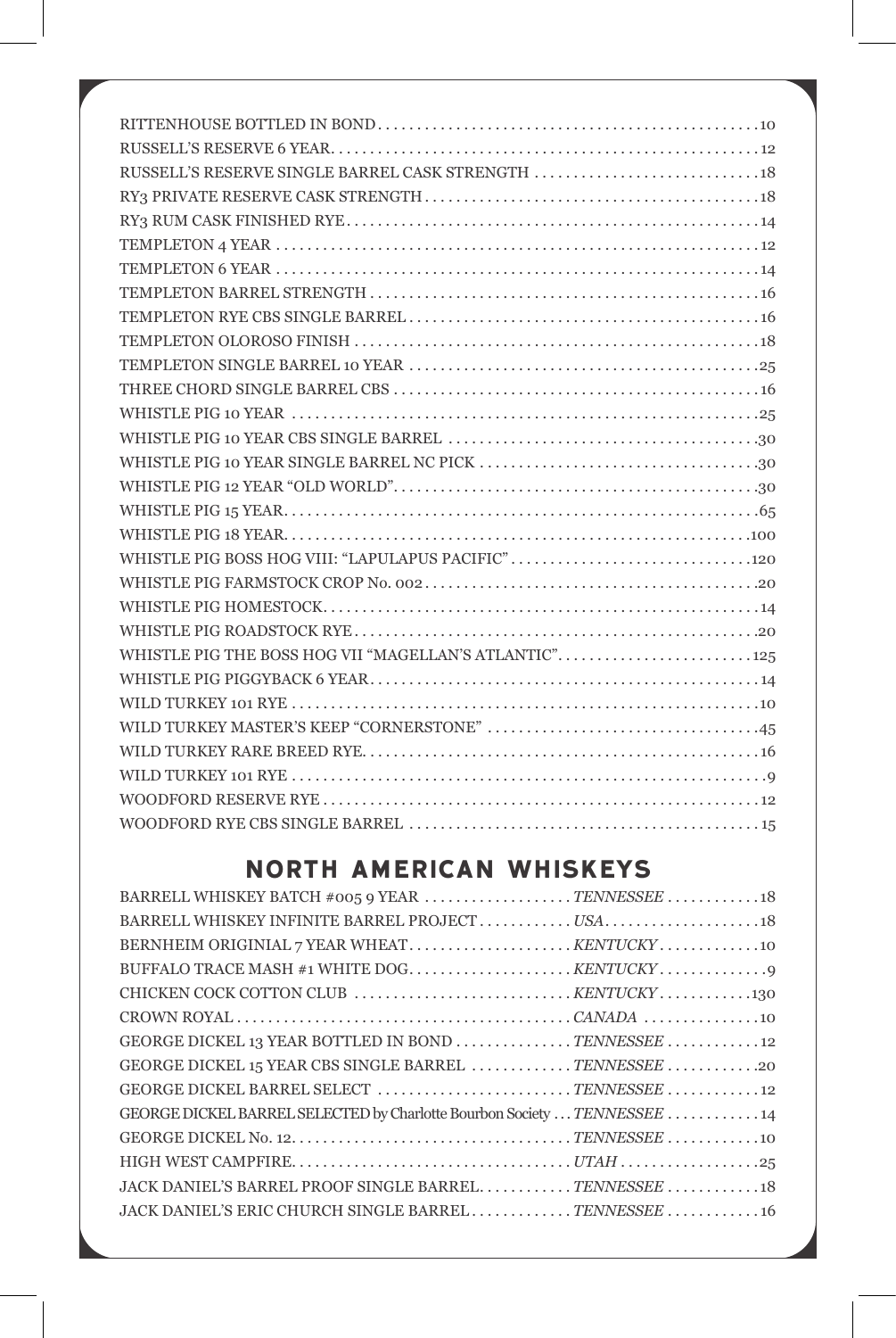| JACK DANIEL'S SINATRA EDITION TENNESSEE 35                    |  |
|---------------------------------------------------------------|--|
| JACK DANIEL'S SINGLE BARREL TENNESSEE 16                      |  |
| JACK DANIEL'S SINGLE BARREL BARREL PROOF CBS PICK TENNESSEE25 |  |
| JACK DANIEL'S BLACK LABEL TENNESSEE 10                        |  |
| LONE ELM SINGLE BARREL WHEAT WHISKEYTEXAS                     |  |
| LONE ELM SMALL BATCH WHEAT WHISKEYTEXAS                       |  |
|                                                               |  |
|                                                               |  |
|                                                               |  |
|                                                               |  |
| STRANAHAN'S SINGLE BARREL CASK STRENGTH COLORADO 14           |  |
|                                                               |  |
|                                                               |  |
|                                                               |  |
|                                                               |  |
|                                                               |  |

# **WORLD WHISKY & WHISKEY**

| NIKKA STRAIGHT FROM THE BARRELJAPAN 20        |
|-----------------------------------------------|
|                                               |
|                                               |
|                                               |
|                                               |
|                                               |
|                                               |
|                                               |
|                                               |
|                                               |
|                                               |
|                                               |
| TULLAMORE DEW XO RUM CASK FINISHED  IRELAND10 |
|                                               |

## **BLENDED SCOTCH**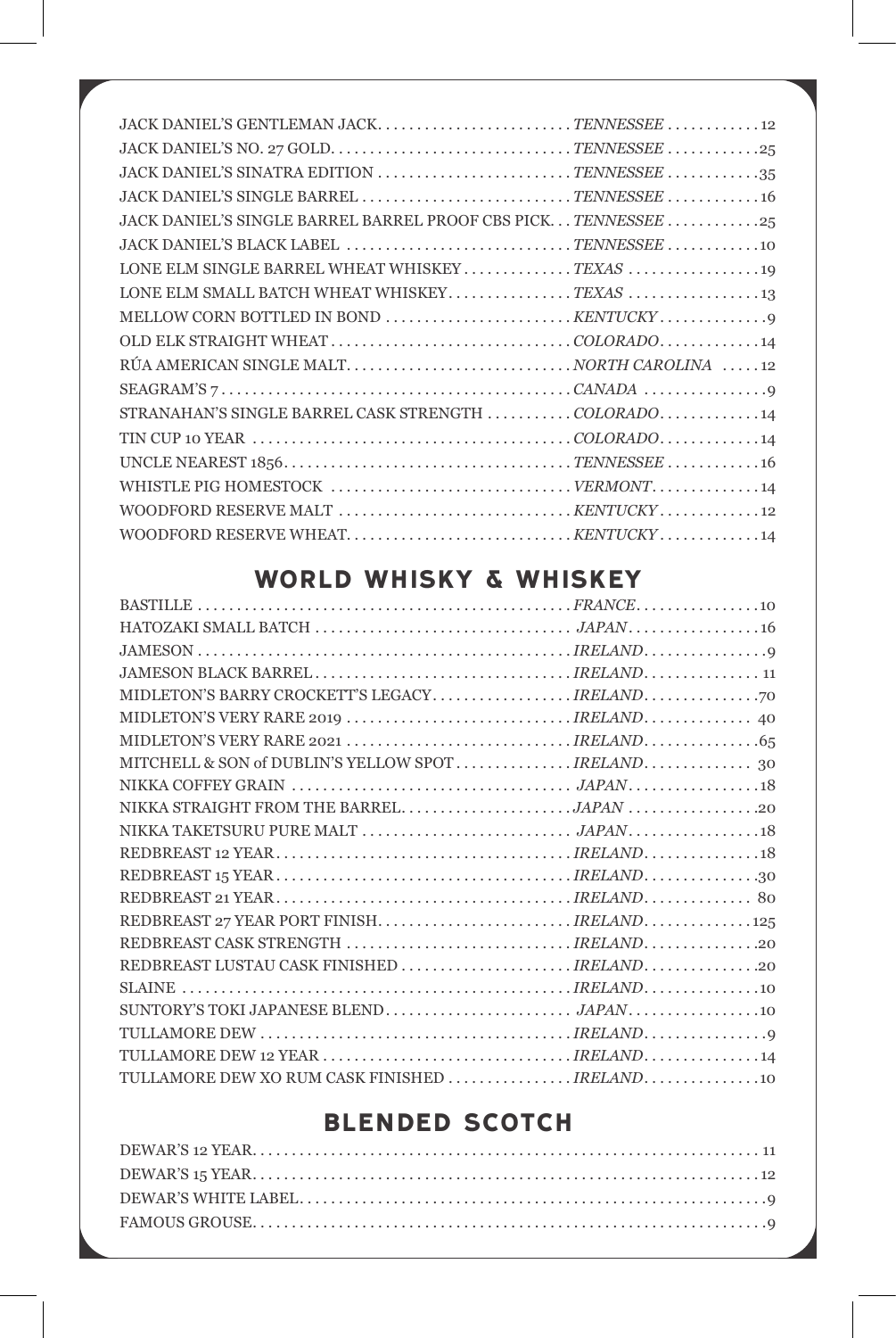## **SINGLE MALT SCOTCH**

| ARDBEG 22 YEAR TWENTY SOMETHINGISLAY140           |  |
|---------------------------------------------------|--|
|                                                   |  |
|                                                   |  |
|                                                   |  |
|                                                   |  |
|                                                   |  |
|                                                   |  |
|                                                   |  |
| AUCHENTOSHAN THREE WOOD LOWLAND14                 |  |
| BALVENIE 12 YEAR DOUBLEWOODSPEYSIDE18             |  |
| BALVENIE 14 YEAR CARIBBEAN CASK SPEYSIDE 20       |  |
| BALVENIE 14 YEAR PEAT WEEKSPEYSIDE28              |  |
|                                                   |  |
|                                                   |  |
|                                                   |  |
|                                                   |  |
|                                                   |  |
|                                                   |  |
|                                                   |  |
|                                                   |  |
|                                                   |  |
| BRUICHLADDICH THE CLASSIC LADDIEISLAY16           |  |
|                                                   |  |
|                                                   |  |
|                                                   |  |
|                                                   |  |
|                                                   |  |
|                                                   |  |
|                                                   |  |
|                                                   |  |
|                                                   |  |
| GLENFIDDICH 19 YEAR "AGE OF DISCOVERY"SPEYSIDE 40 |  |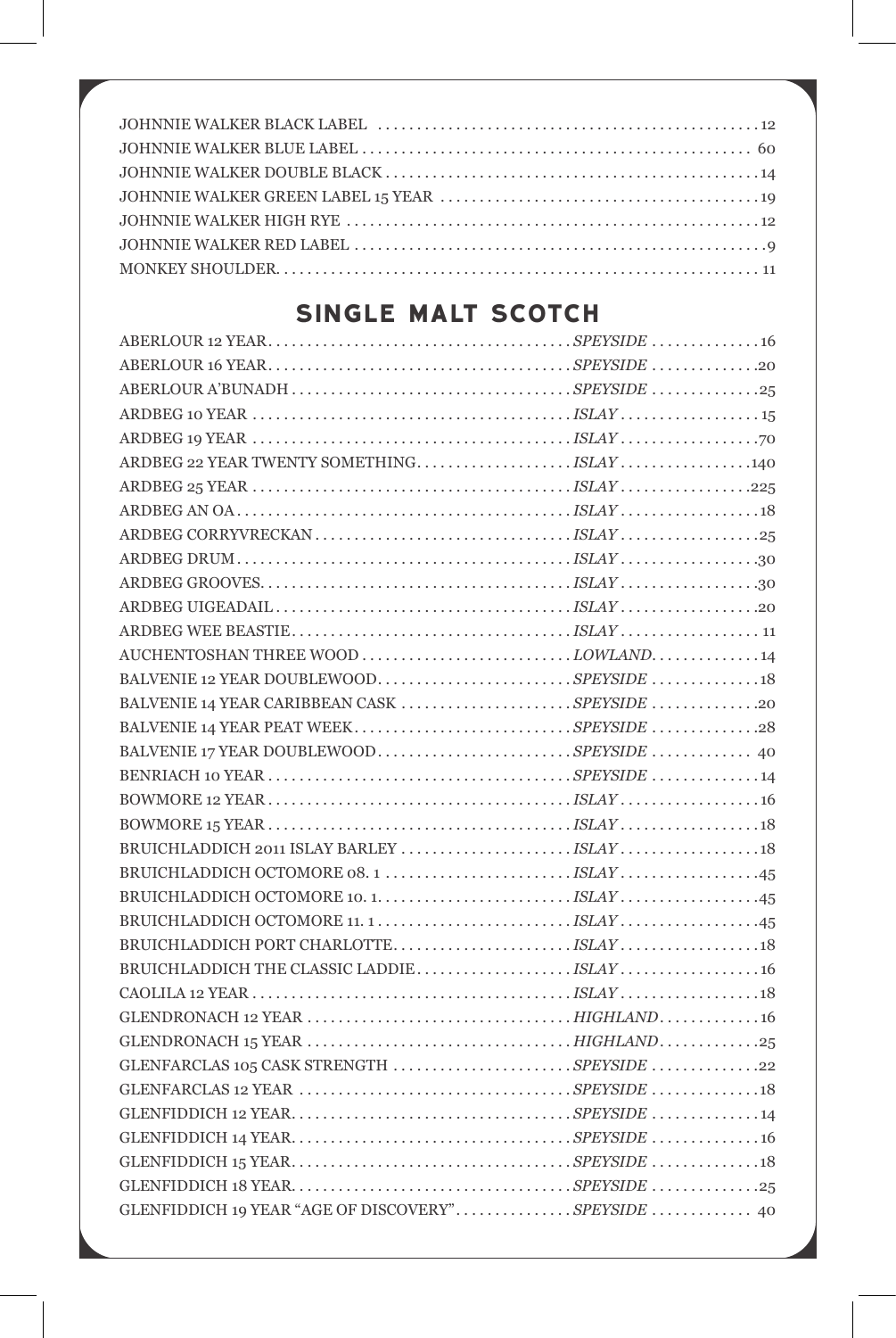| GLENFIDDICH INDIA PALE ALE CASK SPEYSIDE 18<br>GLENFIDDICH PROJECT XX SPEYSIDE 20<br>GLENMORANGIE 10 YEAR "THE ORIGINAL"HIGHLAND12<br>GLENMORANGIE 12 YEAR LASANTAHIGHLAND15<br>GLENMORANGIE 12 YEAR QUINTA RUBANHIGHLAND15<br>GLENMORANGIE 14 YEAR PORT FINISH HIGHLAND20<br>GLENMORANGIE 15 YEAR "THE CADBOLL ESTATE HIGHLAND25<br>GLENMORANGIE 18 YEAR EXTREMELY RAREHIGHLAND30<br>GLENMORANGIE GRAND CRU VINTAGE 1996 HIGHLAND175<br>GLENMORANGIE PRIVATE EDITION ASTAR. HIGHLAND. 25<br>GLENMORANGIE PRIVATE EDITION MILSEAN HIGHLAND25<br>GLENMORANGIE PRIVATE EDITION SPÌOS HIGHLAND. 25<br>GLENMORANGIE PRIVATE EDITION TÙSAILHIGHLAND25<br>GLENMORANGIE SIGNET HIGHLAND50<br>HIGHLAND PARK 12 YEAR VIKING HONOR HIGHLAND14<br>HIGHLAND PARK Full Volume Barreled 1999 & Bottled 2017  HIGHLAND25<br>MACALLAN 12 YEAR DOUBLE CASK SPEYSIDE 16<br>MACALLAN 18 YEAR SHERRY CASKSPEYSIDE 75 |
|--------------------------------------------------------------------------------------------------------------------------------------------------------------------------------------------------------------------------------------------------------------------------------------------------------------------------------------------------------------------------------------------------------------------------------------------------------------------------------------------------------------------------------------------------------------------------------------------------------------------------------------------------------------------------------------------------------------------------------------------------------------------------------------------------------------------------------------------------------------------------------------------------|
|                                                                                                                                                                                                                                                                                                                                                                                                                                                                                                                                                                                                                                                                                                                                                                                                                                                                                                  |
|                                                                                                                                                                                                                                                                                                                                                                                                                                                                                                                                                                                                                                                                                                                                                                                                                                                                                                  |
|                                                                                                                                                                                                                                                                                                                                                                                                                                                                                                                                                                                                                                                                                                                                                                                                                                                                                                  |
|                                                                                                                                                                                                                                                                                                                                                                                                                                                                                                                                                                                                                                                                                                                                                                                                                                                                                                  |
|                                                                                                                                                                                                                                                                                                                                                                                                                                                                                                                                                                                                                                                                                                                                                                                                                                                                                                  |
|                                                                                                                                                                                                                                                                                                                                                                                                                                                                                                                                                                                                                                                                                                                                                                                                                                                                                                  |
|                                                                                                                                                                                                                                                                                                                                                                                                                                                                                                                                                                                                                                                                                                                                                                                                                                                                                                  |
|                                                                                                                                                                                                                                                                                                                                                                                                                                                                                                                                                                                                                                                                                                                                                                                                                                                                                                  |
|                                                                                                                                                                                                                                                                                                                                                                                                                                                                                                                                                                                                                                                                                                                                                                                                                                                                                                  |
|                                                                                                                                                                                                                                                                                                                                                                                                                                                                                                                                                                                                                                                                                                                                                                                                                                                                                                  |
|                                                                                                                                                                                                                                                                                                                                                                                                                                                                                                                                                                                                                                                                                                                                                                                                                                                                                                  |
|                                                                                                                                                                                                                                                                                                                                                                                                                                                                                                                                                                                                                                                                                                                                                                                                                                                                                                  |
|                                                                                                                                                                                                                                                                                                                                                                                                                                                                                                                                                                                                                                                                                                                                                                                                                                                                                                  |
|                                                                                                                                                                                                                                                                                                                                                                                                                                                                                                                                                                                                                                                                                                                                                                                                                                                                                                  |
|                                                                                                                                                                                                                                                                                                                                                                                                                                                                                                                                                                                                                                                                                                                                                                                                                                                                                                  |
|                                                                                                                                                                                                                                                                                                                                                                                                                                                                                                                                                                                                                                                                                                                                                                                                                                                                                                  |
|                                                                                                                                                                                                                                                                                                                                                                                                                                                                                                                                                                                                                                                                                                                                                                                                                                                                                                  |
|                                                                                                                                                                                                                                                                                                                                                                                                                                                                                                                                                                                                                                                                                                                                                                                                                                                                                                  |
|                                                                                                                                                                                                                                                                                                                                                                                                                                                                                                                                                                                                                                                                                                                                                                                                                                                                                                  |
|                                                                                                                                                                                                                                                                                                                                                                                                                                                                                                                                                                                                                                                                                                                                                                                                                                                                                                  |
|                                                                                                                                                                                                                                                                                                                                                                                                                                                                                                                                                                                                                                                                                                                                                                                                                                                                                                  |
|                                                                                                                                                                                                                                                                                                                                                                                                                                                                                                                                                                                                                                                                                                                                                                                                                                                                                                  |
|                                                                                                                                                                                                                                                                                                                                                                                                                                                                                                                                                                                                                                                                                                                                                                                                                                                                                                  |
|                                                                                                                                                                                                                                                                                                                                                                                                                                                                                                                                                                                                                                                                                                                                                                                                                                                                                                  |
|                                                                                                                                                                                                                                                                                                                                                                                                                                                                                                                                                                                                                                                                                                                                                                                                                                                                                                  |
|                                                                                                                                                                                                                                                                                                                                                                                                                                                                                                                                                                                                                                                                                                                                                                                                                                                                                                  |
|                                                                                                                                                                                                                                                                                                                                                                                                                                                                                                                                                                                                                                                                                                                                                                                                                                                                                                  |
|                                                                                                                                                                                                                                                                                                                                                                                                                                                                                                                                                                                                                                                                                                                                                                                                                                                                                                  |
|                                                                                                                                                                                                                                                                                                                                                                                                                                                                                                                                                                                                                                                                                                                                                                                                                                                                                                  |
|                                                                                                                                                                                                                                                                                                                                                                                                                                                                                                                                                                                                                                                                                                                                                                                                                                                                                                  |
|                                                                                                                                                                                                                                                                                                                                                                                                                                                                                                                                                                                                                                                                                                                                                                                                                                                                                                  |
|                                                                                                                                                                                                                                                                                                                                                                                                                                                                                                                                                                                                                                                                                                                                                                                                                                                                                                  |
|                                                                                                                                                                                                                                                                                                                                                                                                                                                                                                                                                                                                                                                                                                                                                                                                                                                                                                  |
|                                                                                                                                                                                                                                                                                                                                                                                                                                                                                                                                                                                                                                                                                                                                                                                                                                                                                                  |
|                                                                                                                                                                                                                                                                                                                                                                                                                                                                                                                                                                                                                                                                                                                                                                                                                                                                                                  |
|                                                                                                                                                                                                                                                                                                                                                                                                                                                                                                                                                                                                                                                                                                                                                                                                                                                                                                  |
|                                                                                                                                                                                                                                                                                                                                                                                                                                                                                                                                                                                                                                                                                                                                                                                                                                                                                                  |
|                                                                                                                                                                                                                                                                                                                                                                                                                                                                                                                                                                                                                                                                                                                                                                                                                                                                                                  |
| OBAN DISTILLER'S EDITION 2018 HIGHLAND25                                                                                                                                                                                                                                                                                                                                                                                                                                                                                                                                                                                                                                                                                                                                                                                                                                                         |
|                                                                                                                                                                                                                                                                                                                                                                                                                                                                                                                                                                                                                                                                                                                                                                                                                                                                                                  |
|                                                                                                                                                                                                                                                                                                                                                                                                                                                                                                                                                                                                                                                                                                                                                                                                                                                                                                  |
|                                                                                                                                                                                                                                                                                                                                                                                                                                                                                                                                                                                                                                                                                                                                                                                                                                                                                                  |
|                                                                                                                                                                                                                                                                                                                                                                                                                                                                                                                                                                                                                                                                                                                                                                                                                                                                                                  |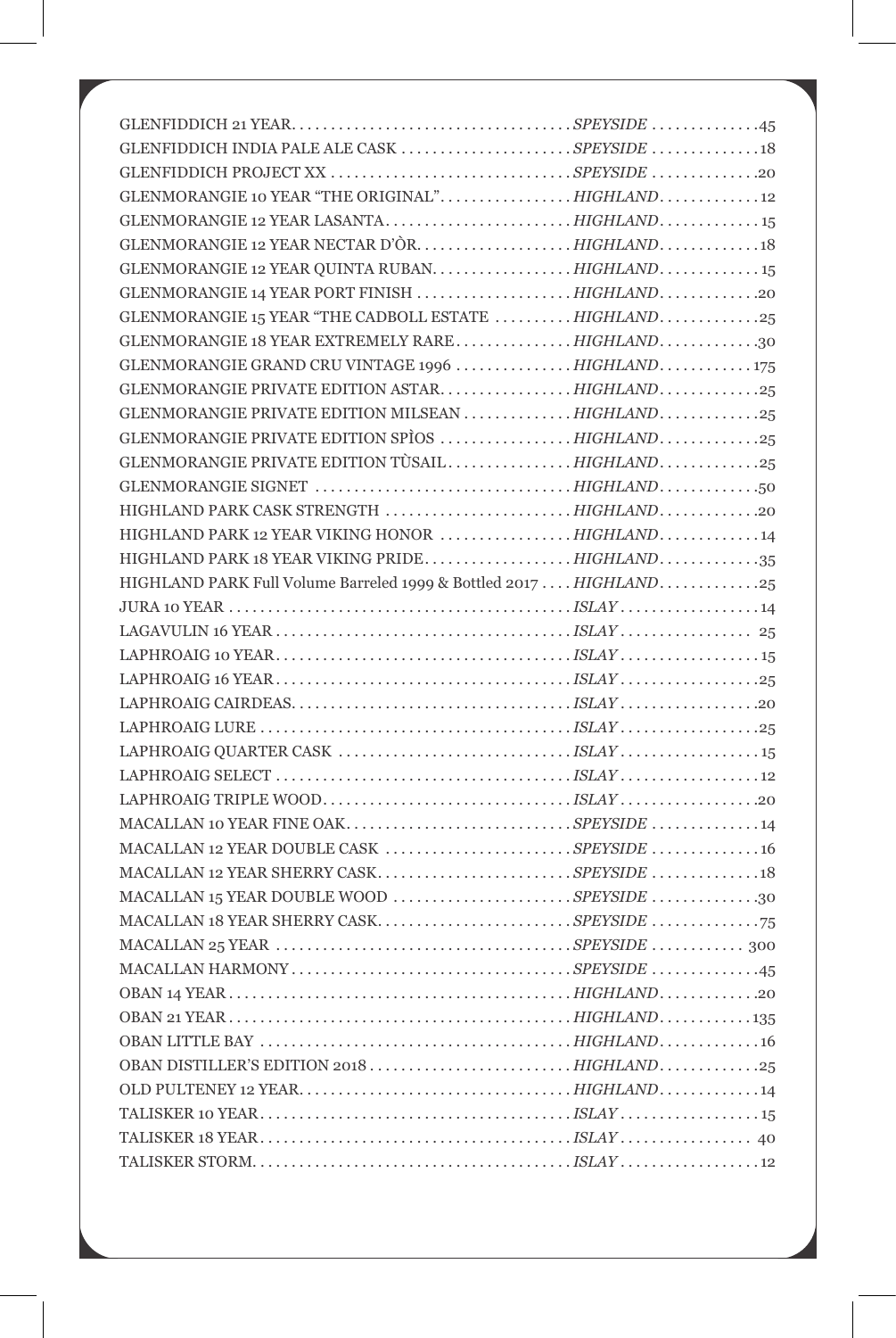#### **VODKA**

| BELVEDERE SMOGÓRY FOREST UNFILTERED SINGLE ESTATE RYE 11 |
|----------------------------------------------------------|
|                                                          |
|                                                          |
|                                                          |
|                                                          |
|                                                          |
|                                                          |
|                                                          |
|                                                          |
|                                                          |
|                                                          |
|                                                          |
|                                                          |

#### **GIN**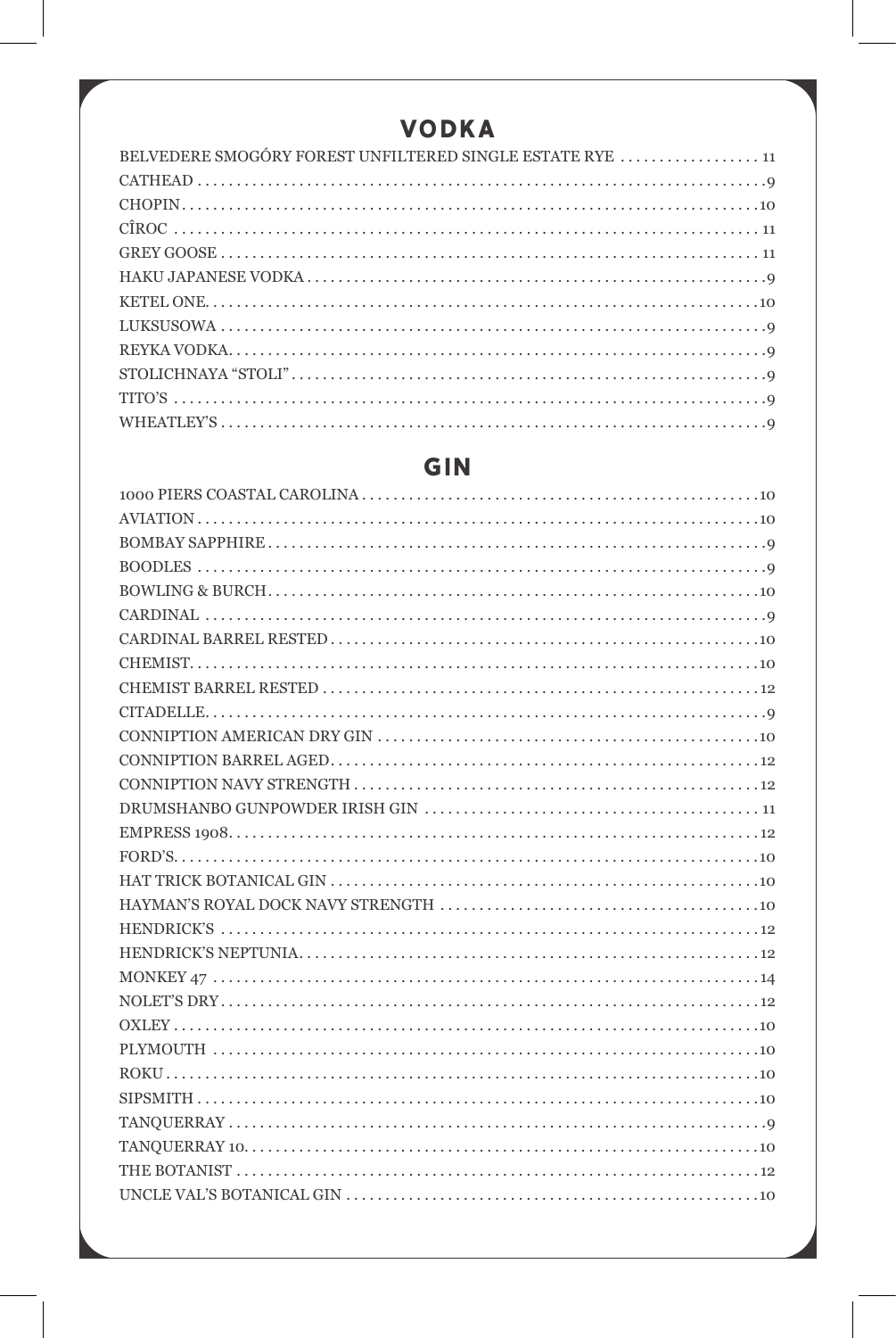#### **RUM**

## **TEQUILA**

| CORAZÓN EXPRESSIONS BUFFALO TRACE OLD 22 AÑEJO 20    |
|------------------------------------------------------|
|                                                      |
|                                                      |
|                                                      |
|                                                      |
|                                                      |
|                                                      |
|                                                      |
|                                                      |
|                                                      |
|                                                      |
|                                                      |
|                                                      |
|                                                      |
| EL TESORO REPOSADO SINGLE BARREL QUEEN CITY PICK  14 |
|                                                      |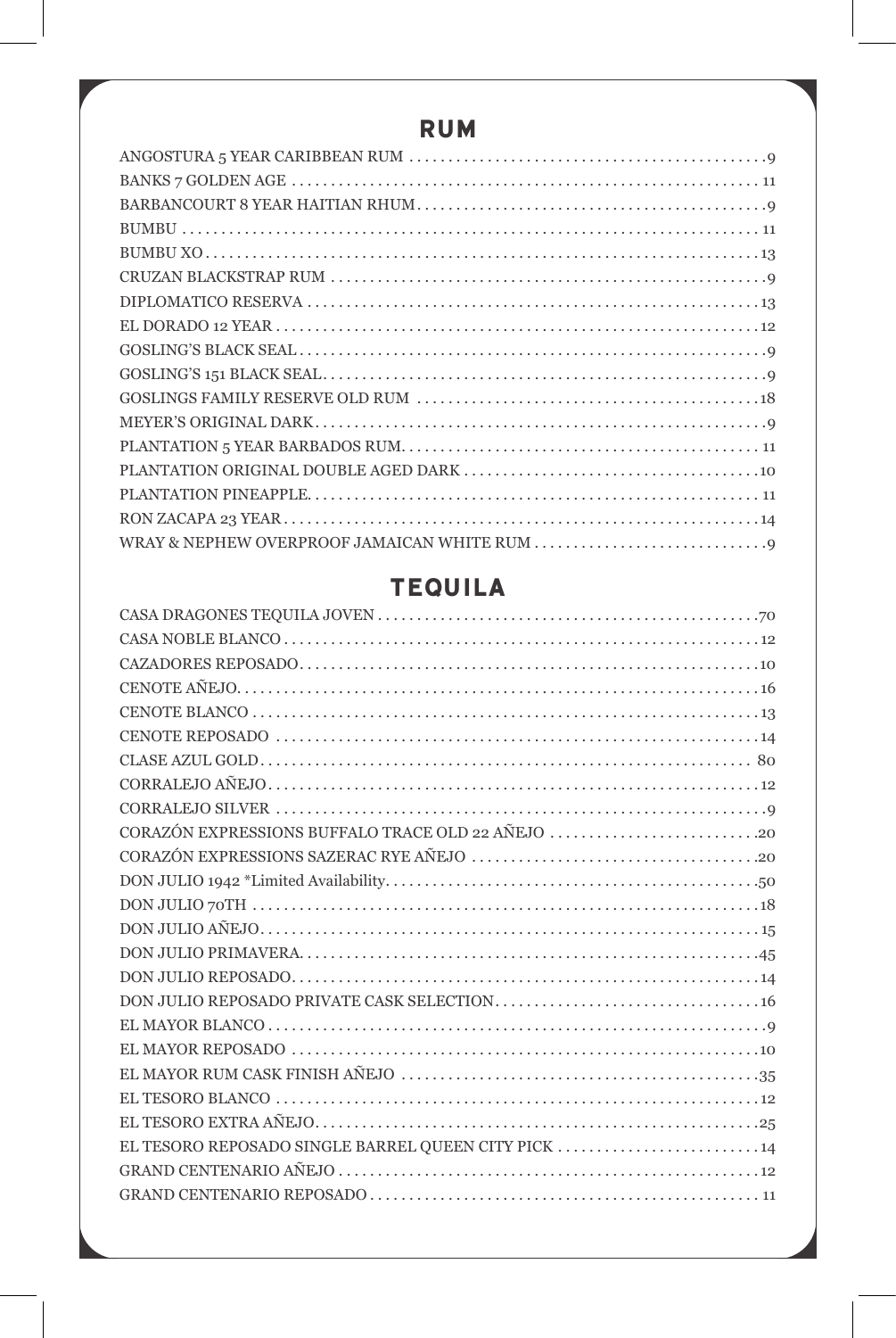#### **MEZCAL**

#### **AMARO & APERITIF**